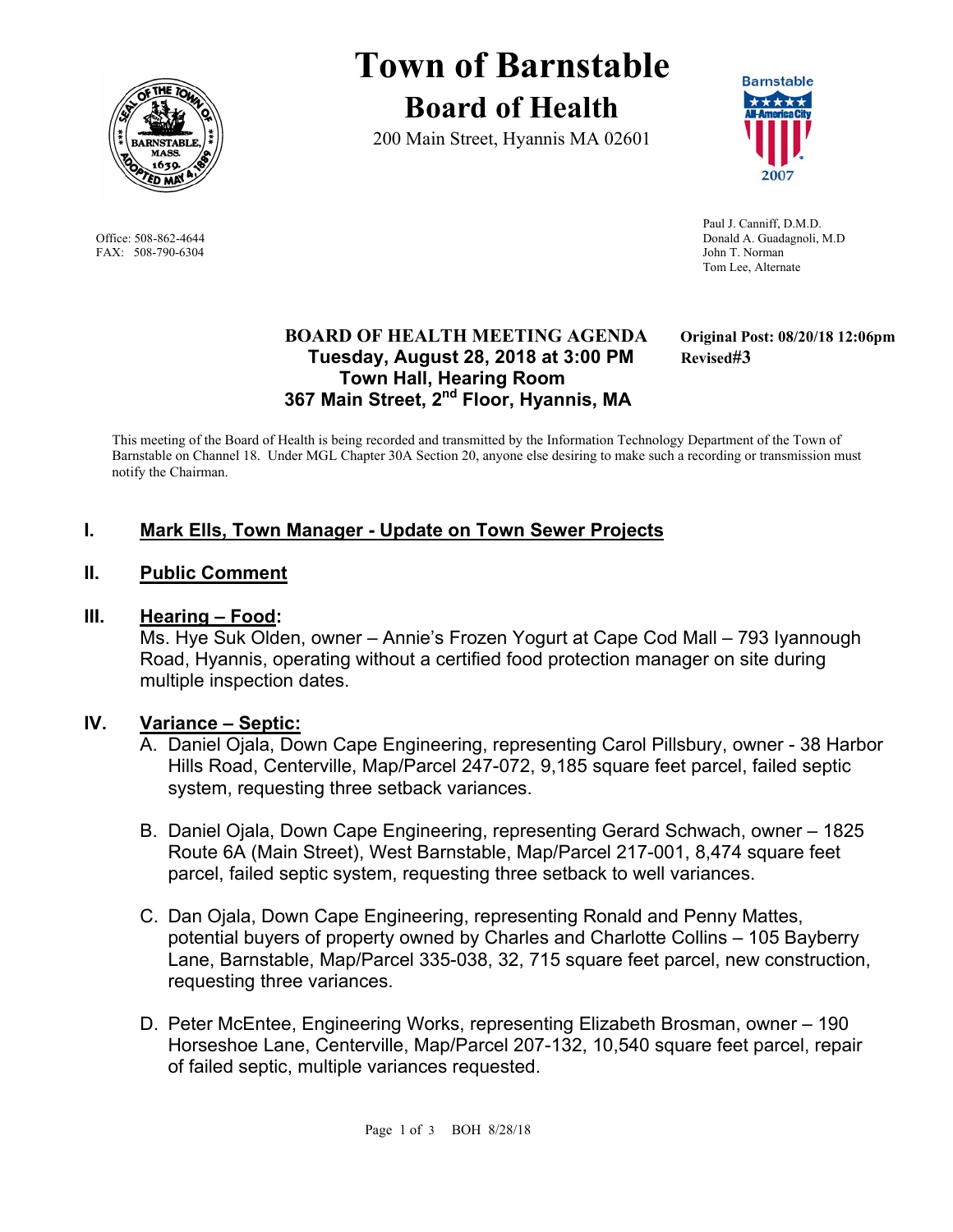# **V. Septic Installer's License (New):**

A. Michael Sweeney, Bourne, MA

B. Kara Quinn, Mashpee, MA

# **VI. Hearing – Order Issued to Remove Underground Fuel Storage Tank:**

Attorney David Lawler representing Robert and Maureen Vanasse, owners - 514 Grand Island Drive, Osterville, existing 3,000 gallon underground tank used for heating oil, constructed of single-walled steel, more than 30 years of age, owner was ordered by certified mail to remove the tank (item postponed from July 19, 2018 meeting).

# **VII. Variance – Hazardous Materials:**

James Bancroft, Bancroft Brothers Inc, barber shop tenant, Marcel Poyant, property owner, and Attorney Philip Boudreau – 1698 Falmouth Road, Centerville, Map/Parcel 209-003, requests relief from Board of Health requirement for holding tanks at all hair salons and barber shops.

# **VIII. Variance – Food:**

- A. Jean Kampas, Nutter McClennen & Fish LLP, representing New England Clambakes Inc. d/b/a Wimpy's Restaurant – 752 Main Street, Osterville, requesting food variance for outside dining for six tables with no screen door and requesting approval to operate outdoor dining temporarily without repair to septic system until October 31, 2018.
- B. Harry Patel, owner of Express Mart 16 West Bay Road, Osterville, requesting a toilet facility variance for one toilet, in lieu of two required for employees.

## **IX. Informal Discussion:**

Toni and Franko Ivers, owners – 129 Elliott Road, Centerville, Map/Parcel 248-313, 0.39 acre lot and property at 109 Elliott Road, Centerville, Map/Parcel 248-314, 0.82 acre lot.

## **X. Minutes:**

Minutes – June 26, 2018.

## **XI. Old / New Business:**

- A. Margaret and John Ale, owner 52 Oak Neck Road, Hyannis, tenant evicted in July. Multiple indoor items stored outdoors, status (continued from July 19, 2018 meeting).
- B. Update: Grease Trap Michael Gannon, owner of Gannon's Tavern 959 Bearse's Way, Hyannis, Map/Parcel 273-124, on town sewer, existing 1,500 gallon grease tank proposed in lieu of 2,000 gallon for 20 additional seats for a total of 120 seats, status.
- C. Update: Matthew Lambert, Lambert's Rainbow Fruit, 1000 West Main Street, Centerville, MA establishment with picnic tables, one bathroom for patrons without traveling through a food preparation area, status (continued from July 19, 2018 meeting).